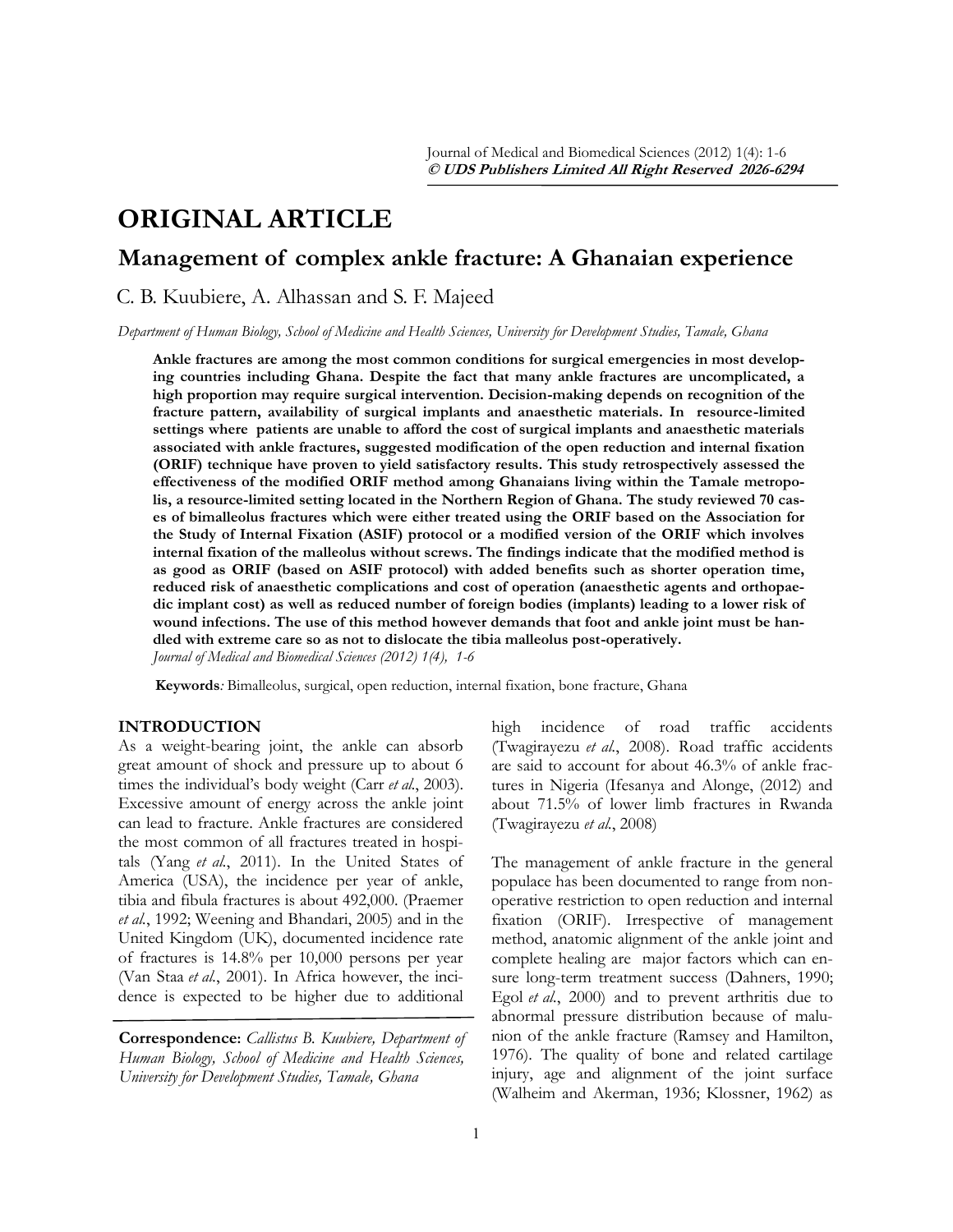#### **Bone fracture among Ghanaian** *Kuubiere et al.,*

well as the type of fracture (Lindsjo, 1985) are other factors to consider during management. However, ORIF is said to offer a potential for more rapid recovery than non-operative treatment (Lindsjo, 1985; Porter *et al.*, 2008). Congruent joint, fracture union, functional motion, normal strength and optimal recovery time are the main objectives of any management method of ankle fracture (Jelinek and Porter., 2009). In a resource-limited setting where availability and accessibility to surgical implants and anaesthetic materials is a major problem coupled with the fact that the community dwellers may not be able to afford the cost of surgical implants and anaesthetic materials, a modification of the method may be necessary. This study retrospectively assessed the effectiveness of the modified ORIF method among Ghanaians living within the Tamale metropolis and its surrounding environs, a resource-limited setting located in the Northern Region of Ghana.

# **PATIENTS AND METHODS**

# **Study site and participants**

A total of 70 patients who received complex ankle fracture or bimalleolus fracture management at the Tania Specialist Hospital between September 2005 and September 2010 were included in this retrospective study. Patient characteristics (age and gender), fracture type, mechanism of injury and treatment type were retrospectively reviewed. After review of patient data, the subjects were grouped into two based on method of treatment. Group one  $(n = 35)$ was treated with open reduction and internal fixation (ORIF) using principles of the Arbeitsgemeinschaft Osteosynthesefragen (AO/ASIF) group. The second group ( $n = 35$ ) was treated with modified ORIF without syndesmosis and medial malleolus lag screws. All surgical cases were performed by a consultant orthopaedic surgeon and were usually done after initial physical and photographic assessment of the patient to confirm the position and "personality" of the fracture. Radiographs taken at 2 and 6 weeks of treatment in both methods were also reviewed.

#### **Treatment Procedure**

All patients treated by ORIF with AO/ASIF principles followed the under listed protocol;

a. Open reduction of laterally dislocated tibia malle-

olus and stabilization with lag screw(s)

- b. Open reduction of fibular fracture with unstable syndesmosis
- c. Reduction of lateral dislocated Talus
- d. Fixation of syndesmosis with screw(s)
- e. Application of below knee splint for 7-10 days
- f. Application of knee circular POP after 7-10 for six weeks
- g. Removal of POP and start of physiotherapy and partial body weight bearing (15 kg) for start increasing over six more weeks

The major outcome is the anatomic fixation of the ankle joint which allows for early return to functional range of motion.

The rest of the patients who were treated with modified ORIF without bimalleolus lag screws followed the under listed procedure;

- a. Open reduction of laterally dislocated tibial malleolus and stabilization with Vincryl-2 suture (first as pair-string and fortified with Z-shape suture) over deltoid ligament without lag screws.
- b. Reduction of laterally dislocated Talus
- c. Fixation of syndesmosis with screw(s)
- d. Application of below knee splint with extreme care for 10 days
- e. Application of knee circular POP for six weeks
- f. Removal of POP and start of physiotherapy and partial weight bearing of 15 kg body weight for the start, increasing over six more weeks.

#### **Statistical Analysis**

All categorical variables were expressed as proportions and were compared using Fisher's exact test. In all statistical tests, a value of *P*<0.05 was considered significant. All analysis was performed using GraphPad Prism 5.10 for windows (Graphpad software, San Diago, CA. USA).

# **RESULTS**

From this study, plate 1A shows a radiograph of pre-operative fracture (*in the direction of the black arrow*). Plate 1B shows a radiograph of the ankle joint after stabilization using the modified ORIF method (*in the direction of the white arrow*) compared to Plate 1C which is a radiograph of the fracture after heal-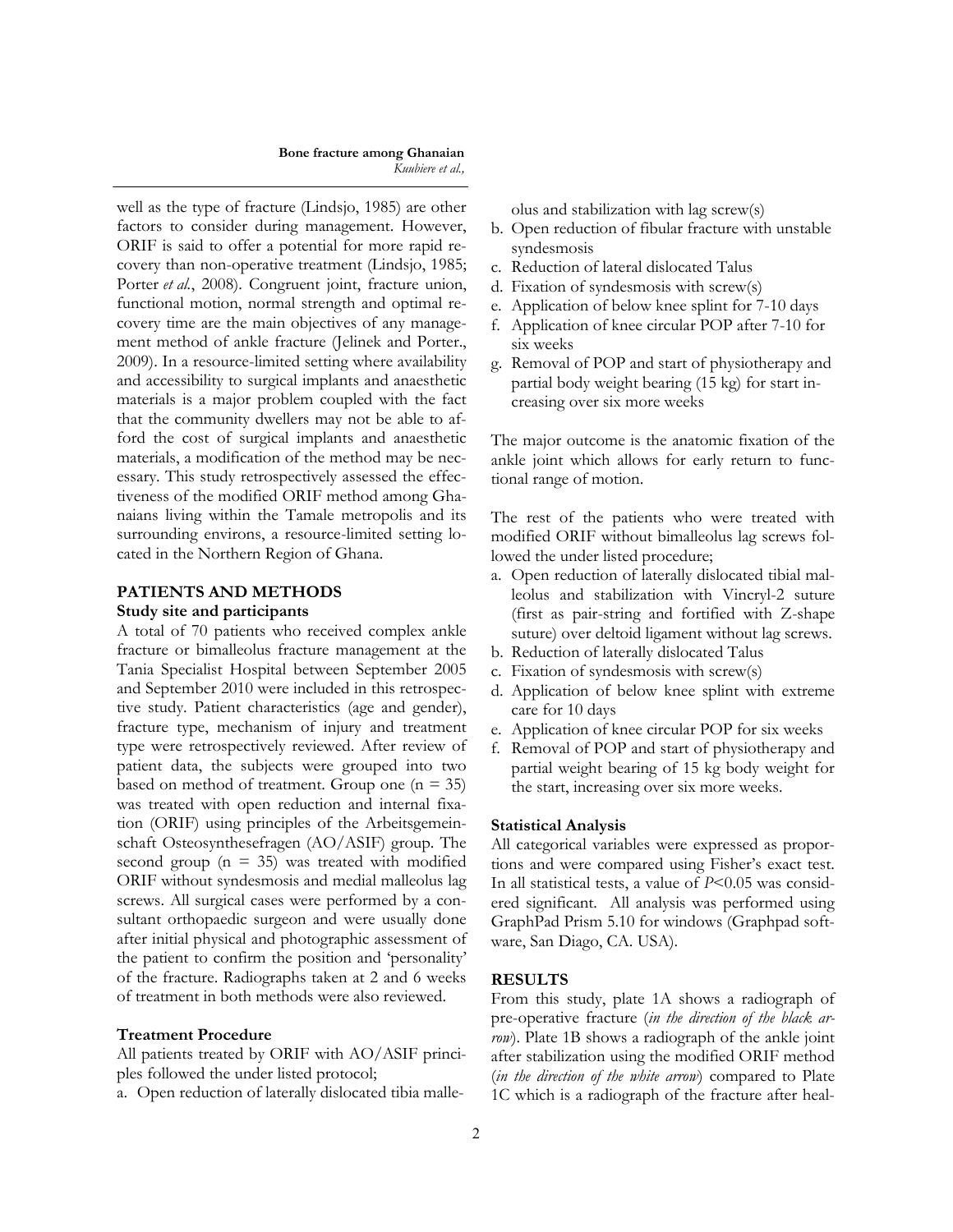# ing following the ORIF (AO/ASIF) (*indicated with a white arrow*).

From the retrospective review of available data, the general cause of injury was road traffic accident which accounts for 88.6% (62/70) of all recorded ankle fracture cases followed by direct blow (10.0%) and falls from heights (1.4%) as shown in Table 1.

#### **Bone fracture among Ghanaian** *Kuubiere et al.,*

## **Table 1: Aetiology of fractures**

| Aetiology             | $\mathbf{No.}$ (%) |
|-----------------------|--------------------|
| Road traffic accident | 62(88.6)           |
| Direct blow           | 7(10.0)            |
| Fall from a height    | 1(1.4)             |
| Total                 | 70 (100)           |



Plate 1: Radiographs of **A)** pre-operative fractures with an arrow (black) showing the medial malleolus; **B)** post-operative treatment without medial malleolus screw(s) indicated by the arrow (white); **C)** postoperative treatment with medial malleolus screw(s) indicated by arrow (white).

In this study,  $85.7\%$  (60/70) of the patients were males with only 14.3% (10/70) being females. The mean age of the patients was  $36 \pm 9$  years with a range of 11-65 years. Majority of the patients (62.9%) were within the 31-50 year age bracket as shown in Table 2. The recovery period for the patients ranged from within 3 months to 6 months with about 67.4% (47/70) gaining full recovery within 3 months and the remaining 32.9% (23/70) recovering within 3-6 months post-operation. When the rate of recovery between the subjects treated with the AO/ASIF was compared to those treated without the malleolus lag screws, there was no significant difference ( $P = 0.8075$ ). There was no significant difference in the recovery period between men and women as shown in Table 2. Although

younger subjects tendered to heal early there was no statistical significant difference in healing among the subjects with respect to patient age. After one year of follow up there were no post-operative complications such as deep wound infections and reflex sympathetic dystrophy in both groups.

# **DISCUSSION**

This study reports ankle fracture incidence of 88.6% resulting from vehicular road traffic accident (RTA). This high figure could be attributed to the high number of motor cycles in the three Northern regions. According to the Regional motor traffic unit majority of users of these motor cycles are without driving licence leading to careless and reckless driving culminating in the high incidence of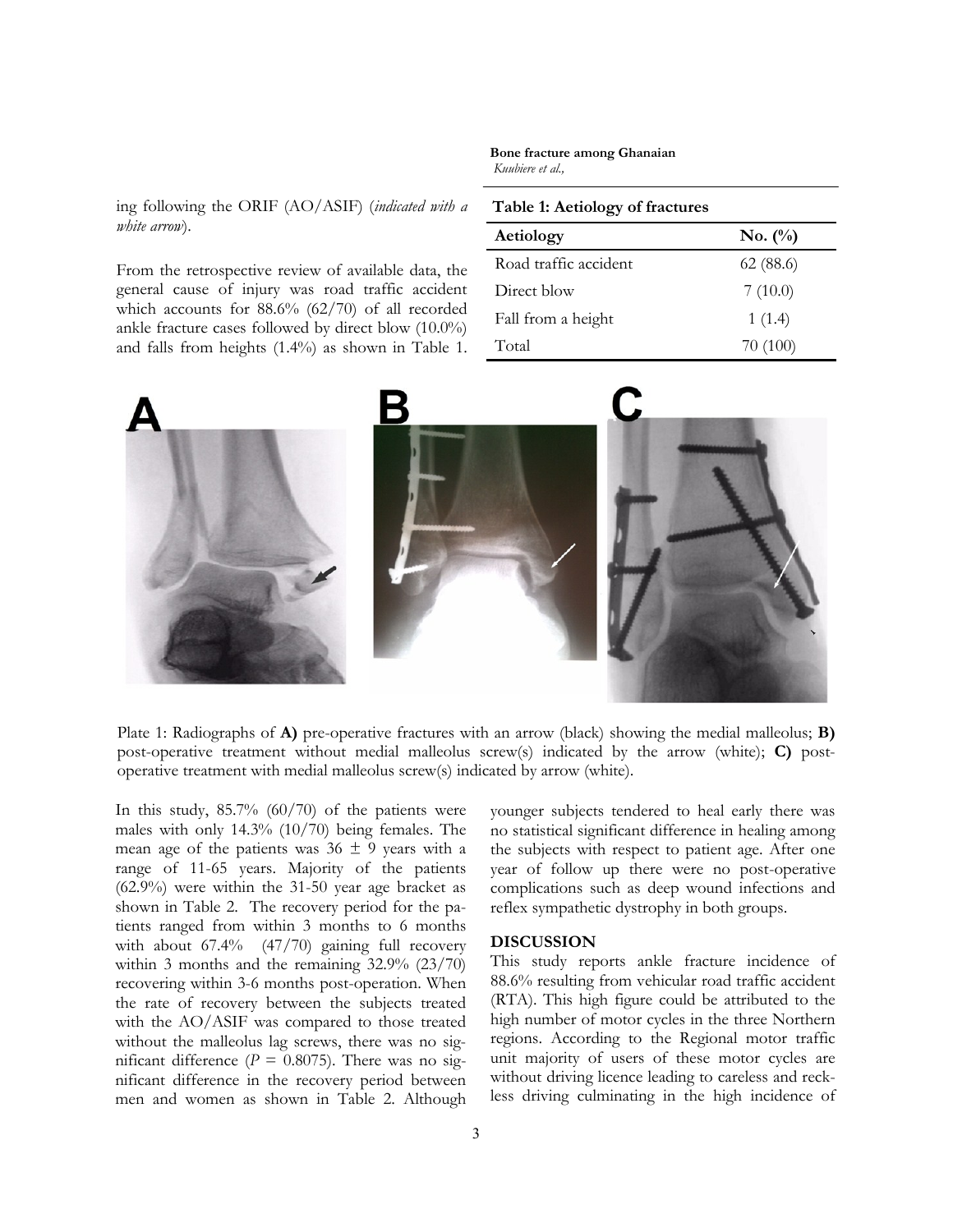| Variable                | Healing time    |              | Total      | P value      |
|-------------------------|-----------------|--------------|------------|--------------|
| Age $(Yrs)$             | Within 3 months | 3-6 months   |            |              |
| $10 - 20$               | $2(100.0\%)$    | $0(0.0\%)$   | 2          |              |
| $21 - 31$               | $9(52.9\%)$     | $8(47.1\%)$  | 17         |              |
| $31-40$                 | $12(57.1\%)$    | $9(42.9\%)$  | 21         |              |
| $41 - 50$               | $13(56.5\%)$    | $10(43.5\%)$ | 23         |              |
| $51-60$                 | $3(60.0\%)$     | $2(40.0\%)$  | 5          |              |
| 61-70                   | $0(0.0\%)$      | $2(100\%)$   | $\sqrt{2}$ |              |
| Method of stabilization |                 |              |            |              |
| ORIF(AO/ASIF)           | $22(62.9\%)$    | $13(37.1\%)$ | 35         | $P = 0.8075$ |
| ORIF (without screws)   | $20(57.1\%)$    | $15(42.9\%)$ | 35         |              |
| Gender                  |                 |              |            |              |
| <b>MALE</b>             | $35(58.3\%)$    | $25(41.7\%)$ | 60         | $P = 1.000$  |
| <b>FEMALE</b>           | $6(60.0\%)$     | $4(40.0\%)$  | 10         |              |

**Table 1: Relationship between fracture healing time and patient age, method of fixation and gender** 

road traffic accidents (*personal communication*). The high vehicular related ankle injury reported in the present study is in conformity with results of similar studies in other parts of Africa which indicated that road traffic accidents are the leading cause of ankle fractures in Africa (Twagirayezu *et al.*, 2008).

Proponents of open reduction and internal fixation suggest that restoration of the normal anatomy will reduce the risk of subsequent osteoarthritis due to incongruence [\(Weber, 1966\)](file:///C:/Users/Dr.%20Amidu/Desktop/galley/Introduction%20(2)-%20ABASS.docx#_ENREF_17#_ENREF_17). In areas where surgical implants are not readily available or accessible, surgeons find it difficult to manage complex ankle fractures leading to complications such as arthritis and bacterial infections (Ifesanya and Alonge, 2012). According to Steiner and Kotisso (1996), it is not clear whether or not internal fixation should have a place in Africa. It is often argued that there would be too many infections and other complications because in Africa there is neither adequate training in internal fixation nor adequate infrastructure in the operating theatre (Steiner and Kotisso, 1996). This perception is however changing with the establishment of specialist hospitals around Africa. In this study internal

fixation of bimalleolus fracture without lag screw has proven successful with added benefits such as a shorter duration of surgical process, reduced risk of anaesthetic complications, reduced cost of operation (anaesthetic agents and orthopaedic implant cost) and reduced number of foreign bodies (implant) leading to a lower risk of wound infections. Clinical studies have consistently failed to show any difference in outcome between fractures treated operatively and those managed conservatively. The findings of the present study is similar to Yde and Kristensen ([1980\)](file:///C:/Users/Dr.%20Amidu/Desktop/galley/Introduction%20(2)-%20ABASS.docx#_ENREF_20#_ENREF_20) who compared operations based on ASIF techniques with closed treatment and immobilisation in a plaster cast and found no difference in outcome at a minimum follow-up of three years. The modified ORIF procedure without lag screws also ensures early restoration of anatomical function similar to the ORIF based on ASIF principles. There were no post operative complications such as deep wound infections and reflex sympathetic dystrophy which are usually associated with the ASIF procedure as reported by Paudel [\(2011\)](file:///C:/Users/Dr.%20Amidu/Desktop/galley/Introduction%20(2)-%20ABASS.docx#_ENREF_7#_ENREF_7) giving this procedure an added advantage.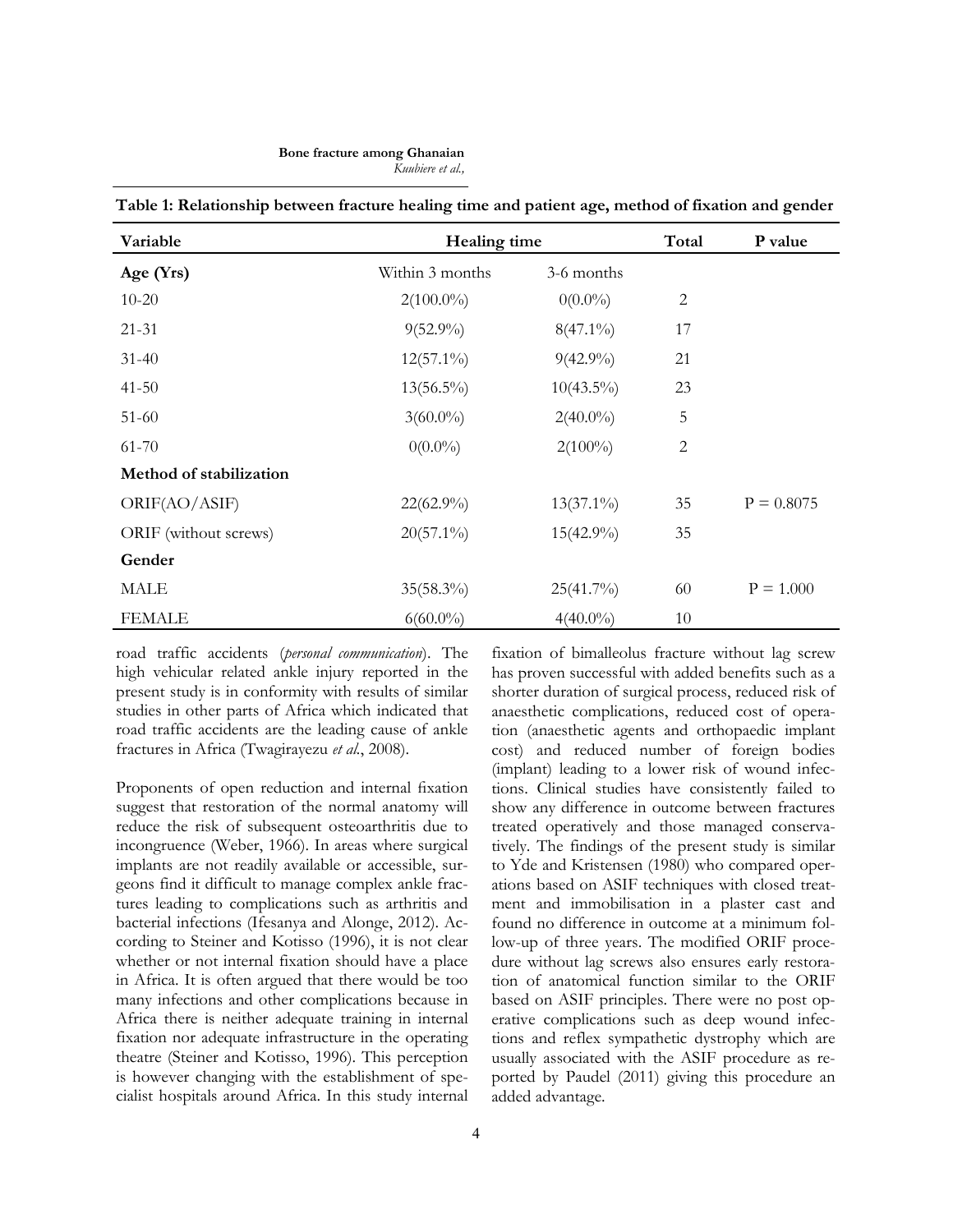# **CONCLUSION**

The results of this retrospective study suggest that the modified ORIF treatment protocol for complex ankle injuries is safe, satisfactory and equally effective with good functional outcome similar to the AO/ASIF ORIF treatment protocol which uses screws for internal fixation. The use of the modified ORIF protocol however demands that foot and ankle joint must be handled with extreme care so as not to dislocate the tibia malleolus post-operatively.

# **ACKNOWLEDGEMENT**`

The authors are grateful to the staff and Patients of Tania Specialist Hospital, Tamale for their support

### **COMPETING INTERESTS**

The authors declare that they have no competing interests.

### **REFERENCES**

- Carr J.B., Browner B.D., Jupiter J.B. and Levine A.M. (2003) *Malleolar fractures and soft tissue injuries of the ankle.*, 3 ed. Philadelphia: Saunders.
- Dahners L.E. (1990) The pathogenesis and treatment of bimalleolar ankle fractures. *Instr Course Lect* 39, 85-94.
- Egol K.A., Dolan R. and Koval K.J. (2000) Functional outcome of surgery for fractures of the ankle.A prospective, randomized comparison of management in a cast or a functional brace. *J Bone Joint Surg Br* 82, 246-249.
- Ifesanya O.A. and Alonge O.T. (2012) Operative stabilization of open long bone fracture: A tropical Tertiary hospital experience *Nigeria Medical Journal* 53, 16-20.
- Jelinek J.A. and Porter. D.A. (2009) Management of Unstable Ankle Fractures and Syndesmosis Injuries in Athletes. *Foot Ankle Clin N Am* 14, 277-298.
- Klossner O. (1962) Late results of operative and non -operative treatment of severe ankle fractures. A clinical study. *ActaChirScandSuppl* 293, 1-93.
- Lindsjo U. (1985) Operative treatment of ankle fracture-dislocations.A follow-up study of

#### **Bone fracture among Ghanaian** *Kuubiere et al.,*

306/321 consecutive cases. *ClinOrthopRelat Res* 199, 28-38.

- Nilsson G., Jonsson K., Ekdahl C. and Eneroth M. (2007) Outcome and quality of life after surgically treated ankle fractures in patients 65 years or older. *BMC Musculoskelet Disord* 8, 127.
- Paudel K.P. (2011) Early weight bearing compared with non-weight bearing functional mobilization after operative treatment of an ankle fracture. *Journal of College of Medical Sciences-Nepal* 7, 40-46.
- Porter D.A., May B. and Berney T. (2008) Functional outcome after operative treatment for distal fibula and tibia fractures in young athletes: a retrospective, case series. *Foot Ankle Int* 29, 887-894.
- Praemer A., Furner S and Rice D.P. (1992) Musculoskeletal Conditions in the United States. Park Ridge, IL:. *American Academy of Orthopedic Surgeons*.
- Ramsey P.L. and Hamilton W. (1976) Changes in tibiotalar area of contact caused by lateral talar shift. *J Bone Joint Surg Am* 58, 356-357.
- Steiner A.K. and Kotisso B. (1996) Open fractures and internal fixation in a major African hospital. *Injury* 27, 625-630.
- Tunturi T., Kemppainen K., Patiala H., Suokas M., Tamminen O. and Rokkanen P. (1983) Importance of anatomical reduction for subjective recovery after ankle fracture. *Acta Orthop Scand* 54, 641-647.
- Twagirayezu E., Dushimiyimana J.M.V. and Bonane V. (2008) Open Fractures I Rwanda: The Kigali Experience. *East and Central African Journal of Surgery* 13, 77-83.
- Van Schie-Van der Weert E.M., Van Lieshout E.M., De Vries M.R., Van der Elst M. and Schepers T. (2012) Determinants of outcome in operatively and non-operatively treated Weber-B ankle fractures. *Arch Orthop Trauma Surg* 132, 257-263.
- Van Staa T.P., Dennison E. and Leufkens H.G.M. (2001) Epidemiology of fractures in England and Wales. *Bone* 29, 517-522.
- Walheim T. and Akerman N. (1936) Intraarticular malleolar fractures. *ActaChirScand* 76, 166.